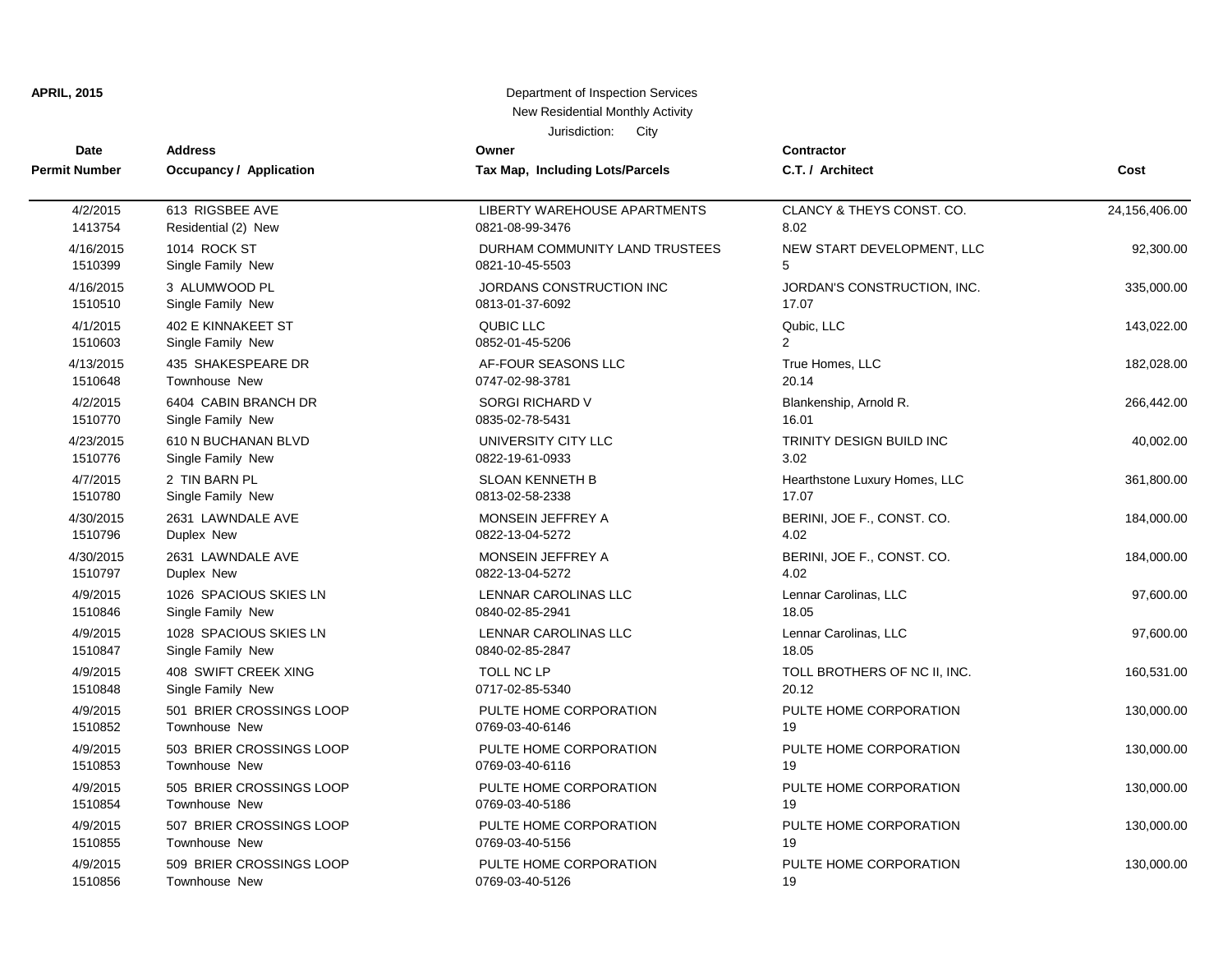| Date                 | <b>Address</b>                 | Owner                           | Contractor                               |            |
|----------------------|--------------------------------|---------------------------------|------------------------------------------|------------|
| <b>Permit Number</b> | <b>Occupancy / Application</b> | Tax Map, Including Lots/Parcels | C.T. / Architect                         | Cost       |
| 4/9/2015             | 511 BRIER CROSSINGS LOOP       | PULTE HOME CORPORATION          | PULTE HOME CORPORATION                   | 130,000.00 |
| 1510857              | Townhouse New                  | 0769-03-40-5106                 | 19                                       |            |
| 4/9/2015             | 513 BRIER CROSSINGS LOOP       | PULTE HOME CORPORATION          | PULTE HOME CORPORATION                   | 130,000.00 |
| 1510858              | <b>Townhouse New</b>           | 0769-03-40-4176                 | 19                                       |            |
| 4/27/2015            | 2506 VINTAGE HILL CT           | <b>GOODWIN DENNIS G</b>         | Annis Mangrum, LLC                       | 754,000.00 |
| 1510867              | Single Family New              | 0836-04-81-3140                 | 21                                       |            |
| 4/1/2015             | 323 SWIFT CREEK XING           | TOLL NC LP                      | TOLL BROTHERS OF NC II, INC.             | 191,797.00 |
| 1510884              | Single Family New              | 0717-02-75-8228                 | 20.12                                    |            |
| 4/16/2015            | 110 E ENTERPRISE ST            | <b>CAPITAL CITY PROPERTY</b>    | Construction Incorporated                | 110,000.00 |
| 1510891              | Single Family New              | 0821-16-82-3886                 | 12.01                                    |            |
| 4/9/2015             | 915 POPLAR ST                  | RYLAND GROUP INC THE            | THE RYLAND GROUP, INC.                   | 102,357.00 |
| 1510895              | Single Family New              | 0850-04-74-9474                 | 18.05                                    |            |
| 4/9/2015             | 1003 POPLAR ST                 | <b>RYLAND GROUP INC THE</b>     | THE RYLAND GROUP, INC.                   | 105,637.00 |
| 1510896              | Single Family New              | 0850-04-74-9351                 | 18.05                                    |            |
| 4/2/2015             | 132 PLANO DR                   | MREC BRIGHTLEAF LLC             | THE DREES HOMES COMPANY                  | 210,337.00 |
| 1510897              | Single Family New              | 0850-03-22-8804                 | 18.05                                    |            |
| 4/7/2015             | 1202 WILLOWCREST RD            | HEARTHSTONE MULTI-ASSET ENTITY  | <b>BEAZER HOMES CORP.</b>                | 111,200.00 |
| 1510899              | Single Family New              | 0850-01-05-9497                 | 18.05                                    |            |
| 4/14/2015            | 3303 PROSPECT PKWY             | MREC LEVEL BRIGHTLEAF SPRING    | Level Carolina Homes, LLC                | 199,518.00 |
| 1510903              | Single Family New              | 0850-04-62-6428                 | 18.05                                    |            |
| 4/13/2015            | 3640 PINE VIEW CIR             | <b>CAPITAL CITY PROPERTY</b>    | Construction Incorporated                | 109,500.00 |
| 1510908              | Single Family New              | 0801-03-40-1609                 | 20.17                                    |            |
| 4/2/2015             | 224 KING LEAR LN               | TRUE HOMES LLC                  | True Homes, LLC                          | 160,940.00 |
| 1510912              | Single Family New              | 0747-02-98-8955                 | 20.14                                    |            |
| 4/16/2015            | 905 DEMERIUS ST                | DUPALEVICH FLORENCE M           | Iron Nail Building Company, LLC          | 25,000.00  |
| 1510916              | Single Family New              | 0822-16-73-7274                 | 3.02                                     |            |
| 4/9/2015             | 203 COURT JESTER WAY           | AF-FOUR SEASONS LLC             | True Homes, LLC                          | 157,380.00 |
| 1510920              | Single Family New              | 0747-01-99-9388                 | 20.14                                    |            |
| 4/6/2015             | 210 SHADOW HAWK DR             | STANDARD PACIFIC OF THE         | STANDARD PACIFIC OF THE CAROLINAS, LLC   | 269,610.00 |
| 1510934              | Single Family New              | 0729-03-04-2181                 | 20.11                                    |            |
| 4/6/2015             | 2510 MAGNOLIA TREE LN          | <b>RUSTICA NC LLC</b>           | Chesapeake Homes of North Carolina, Inc. | 158,000.00 |
| 1510938              | Single Family New              | 0830-04-50-3428                 | 20.14                                    |            |
| 4/7/2015             | 103 PLANO DR                   | DREES COMPANY THE               | THE DREES HOMES COMPANY                  | 232,914.00 |
| 1510961              | Single Family New              | 0850-03-22-5335                 | 18.05                                    |            |
| 4/20/2015            | 6436 CROWN PKWY                | ALFC-PAGE ROAD LLC              | AVH CAROLINAS, LLC.                      | 188,826.00 |
| 1510968              | Single Family New              | 0758-03-02-8174                 | 20.14                                    |            |

| C.T. / Architect                                  | Cost       |
|---------------------------------------------------|------------|
| PULTE HOME CORPORATION<br>19                      | 130,000.00 |
| PULTE HOME CORPORATION<br>19                      | 130,000.00 |
| Annis Mangrum, LLC<br>21                          | 754,000.00 |
| TOLL BROTHERS OF NC II, INC.<br>20.12             | 191,797.00 |
| Construction Incorporated<br>12.01                | 110,000.00 |
| THE RYLAND GROUP, INC.<br>18.05                   | 102,357.00 |
| THE RYLAND GROUP, INC.<br>18.05                   | 105,637.00 |
| THE DREES HOMES COMPANY<br>18.05                  | 210,337.00 |
| <b>BEAZER HOMES CORP.</b><br>18.05                | 111,200.00 |
| Level Carolina Homes, LLC<br>18.05                | 199,518.00 |
| Construction Incorporated<br>20.17                | 109,500.00 |
| True Homes, LLC<br>20.14                          | 160,940.00 |
| Iron Nail Building Company, LLC<br>3.02           | 25,000.00  |
| True Homes, LLC<br>20.14                          | 157,380.00 |
| STANDARD PACIFIC OF THE CAROLINAS, LLC<br>20.11   | 269,610.00 |
| Chesapeake Homes of North Carolina, Inc.<br>20.14 | 158,000.00 |
| THE DREES HOMES COMPANY<br>18.05                  | 232,914.00 |
| AVH CAROLINAS, LLC.                               | 188,826.00 |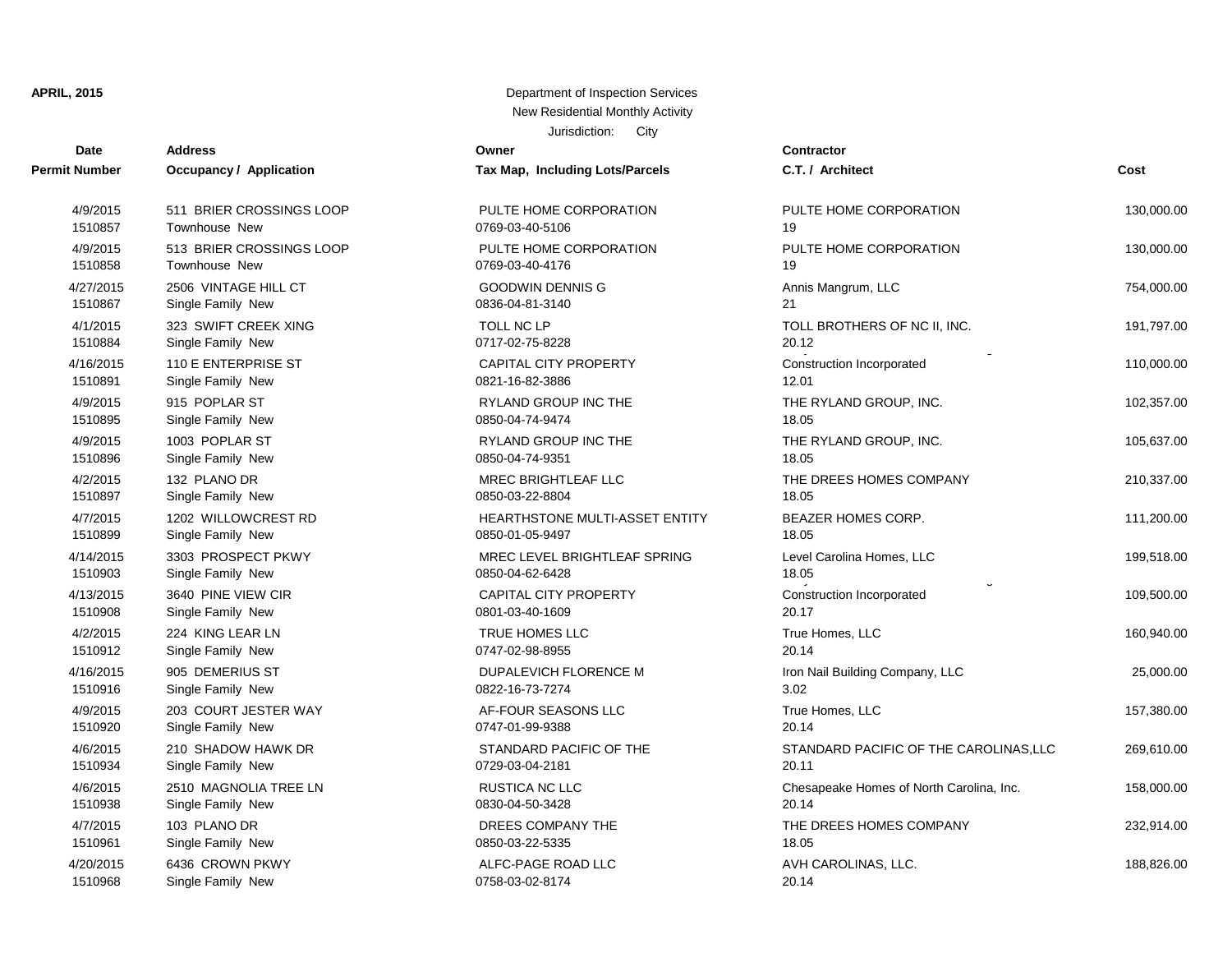| Date          | <b>Address</b>                 | Owner                           | <b>Contractor</b>                      |            |
|---------------|--------------------------------|---------------------------------|----------------------------------------|------------|
| Permit Number | <b>Occupancy / Application</b> | Tax Map, Including Lots/Parcels | C.T. / Architect                       | Cost       |
| 4/20/2015     | 6502 CROWN PKWY                | ALFC-PAGE ROAD LLC              | AVH CAROLINAS, LLC.                    | 205,260.00 |
| 1510969       | Single Family New              | 0758-03-02-9176                 | 20.14                                  |            |
| 4/20/2015     | 6504 CROWN PKWY                | BETHPAGE ACQUISITION PARTNERS   | AVH CAROLINAS, LLC.                    | 199,848.00 |
| 1510970       | Single Family New              | 0758-03-12-0137                 | 20.14                                  |            |
| 4/20/2015     | 6506 CROWN PKWY                | BETHPAGE ACQUISITION PARTNERS   | AVH CAROLINAS, LLC.                    | 246,114.00 |
| 1510971       | Single Family New              | 0758-03-12-0280                 | 20.14                                  |            |
| 4/20/2015     | 6508 CROWN PKWY                | ALFC-PAGE ROAD LLC              | AVH CAROLINAS, LLC.                    | 239,580.00 |
| 1510972       | Single Family New              | 0758-03-12-1233                 | 20.14                                  |            |
| 4/20/2015     | 6510 CROWN PKWY                | ALFC-PAGE ROAD LLC              | AVH CAROLINAS, LLC.                    | 253,836.00 |
| 1510973       | Single Family New              | 0758-03-12-1286                 | 20.14                                  |            |
| 4/20/2015     | 6514 CROWN PKWY                | ALFC-PAGE ROAD LLC              | AVH CAROLINAS, LLC.                    | 280,302.00 |
| 1510974       | Single Family New              | 0758-03-12-2331                 | 20.14                                  |            |
| 4/20/2015     | 6516 CROWN PKWY                | BETHPAGE ACQUISITION PARTNERS   | AVH CAROLINAS, LLC.                    | 317,328.00 |
| 1510975       | Single Family New              | 0758-03-12-2387                 | 20.14                                  |            |
| 4/9/2015      | 1817 RUSTICA DR                | RUSTICA OAKS DEVELOPMENT LLC    | Mungo Homes of North Carolina, Inc.    | 122,637.00 |
| 1510982       | Single Family New              | 0739-02-59-2875                 | 20.14                                  |            |
| 4/9/2015      | 122 SHADOW HAWK DR             | STANDARD PACIFIC OF THE         | STANDARD PACIFIC OF THE CAROLINAS, LLC | 165,000.00 |
| 1510983       | Single Family New              | 0729-03-14-0300                 | 20.11                                  |            |
| 4/9/2015      | 124 SHADOW HAWK DR             | STANDARD PACIFIC OF THE         | STANDARD PACIFIC OF THE CAROLINAS, LLC | 140,000.00 |
| 1510984       | Single Family New              | 0729-03-04-9255                 | 20.11                                  |            |
| 4/7/2015      | 905 SOUTH ST                   | <b>B WALLACE DESIGN &amp;</b>   | WALLACE, B. DESIGN & CONSTRUCTION      | 108,000.00 |
| 1510985       | Single Family New              | 0821-16-73-9614                 | 12.01                                  |            |
| 4/7/2015      | 916 SCOUT DR                   | <b>B WALLACE DESIGN AND</b>     | WALLACE, B. DESIGN & CONSTRUCTION      | 102,000.00 |
| 1510986       | Single Family New              | 0821-16-83-0421                 | 12.01                                  |            |
| 4/7/2015      | 100 W PIEDMONT AVE             | <b>B WALLACE DESIGN AND</b>     | WALLACE, B. DESIGN & CONSTRUCTION      | 102,000.00 |
| 1510987       | Single Family New              | 0821-16-83-0278                 | 12.01                                  |            |
| 4/2/2015      | 100 W PIEDMONT AVE             | <b>B WALLACE DESIGN AND</b>     | WALLACE, B. DESIGN & CONSTRUCTION      | 8,800.00   |
| 1510988       | Single Family New              | 0821-16-83-0278                 | 12.01                                  |            |
| 4/7/2015      | 212 KING LEAR LN               | AF-FOUR SEASONS LLC             | True Homes, LLC                        | 158,100.00 |
| 1510990       | Single Family New              | 0747-02-99-7100                 | 20.14                                  |            |
| 4/17/2015     | 817 ORANGE FACTORY WAY         | AF-FOUR SEASONS LLC             | Pinehurst, LLC, T/A                    | 152,906.00 |
| 1510991       | Single Family New              | 0836-03-45-2150                 | 20.14                                  |            |
| 4/9/2015      | 2609 BLOOMSBURY MANOR DR       | PULTE HOME CORPORATION          | PULTE HOME CORPORATION                 | 165,000.00 |
| 1511001       | Single Family New              | 0769-03-23-1927                 | 19                                     |            |
| 4/13/2015     | 2617 BLOOMSBURY MANOR DR       | PULTE HOME CORPORATION          | PULTE HOME CORPORATION                 | 165,000.00 |
| 1511002       | Single Family New              | 0769-03-23-0857                 | 19                                     |            |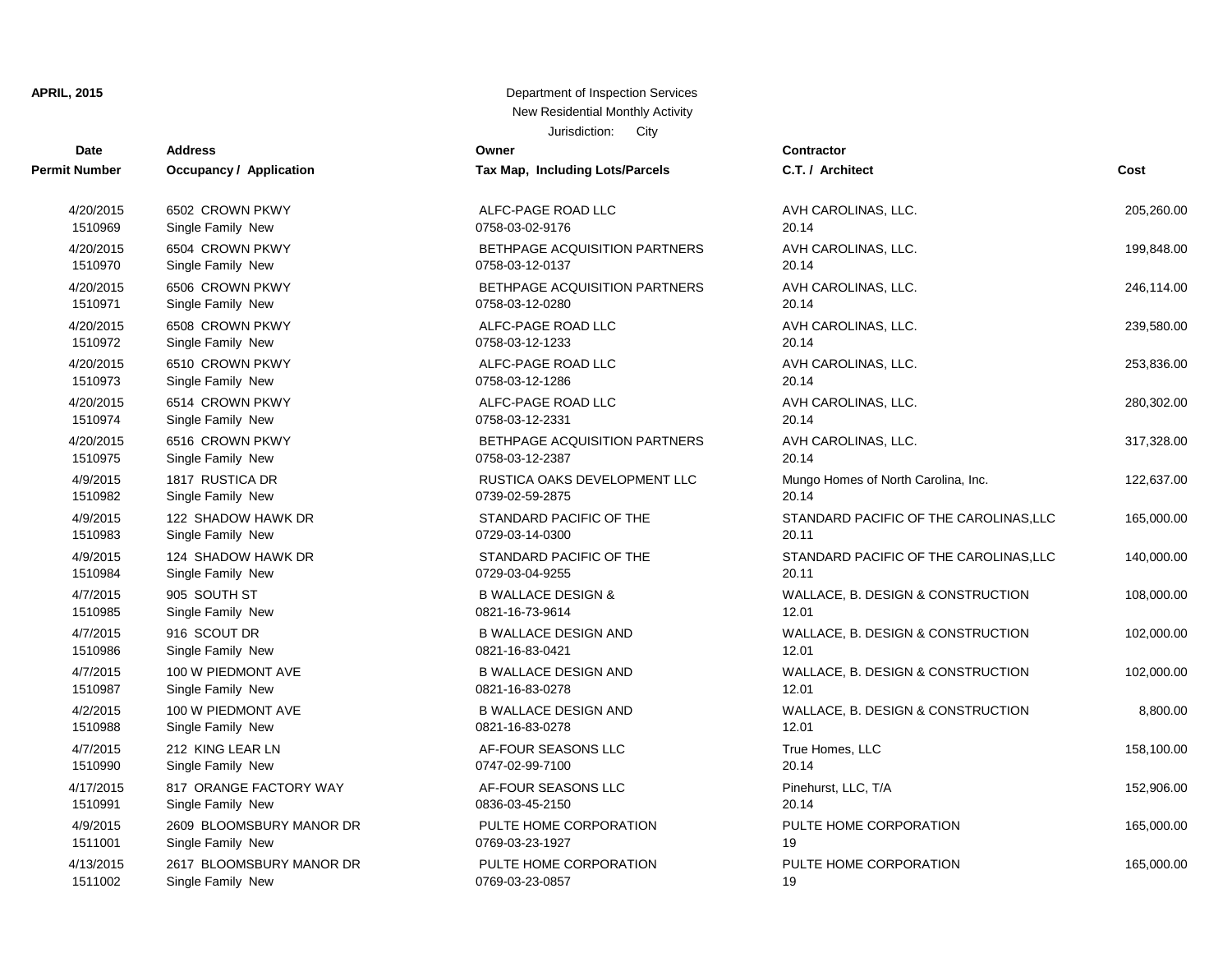| Date                 | <b>Address</b>           | Owner                           | <b>Contractor</b>                      |            |
|----------------------|--------------------------|---------------------------------|----------------------------------------|------------|
| <b>Permit Number</b> | Occupancy / Application  | Tax Map, Including Lots/Parcels | C.T. / Architect                       | Cost       |
| 4/13/2015            | 2643 BLOOMSBURY MANOR DR | PULTE HOME CORPORATION          | PULTE HOME CORPORATION                 | 165,000.00 |
| 1511003              | Single Family New        | 0769-03-23-1696                 | 19                                     |            |
| 4/13/2015            | 114 DANIELS POST CT      | PULTE HOME CORPORATION          | PULTE HOME CORPORATION                 | 165,000.00 |
| 1511004              | Single Family New        | 0769-03-23-3824                 | 19                                     |            |
| 4/13/2015            | 117 DANIELS POST CT      | PULTE HOME CORPORATION          | PULTE HOME CORPORATION                 | 175,000.00 |
| 1511005              | Single Family New        | 0769-03-23-4981                 | 19                                     |            |
| 4/13/2015            | 1306 HORNE CREEK DR      | PULTE HOME CORPORATION          | PULTE HOME CORPORATION                 | 180,000.00 |
| 1511006              | Single Family New        | 0769-03-44-4576                 | 19                                     |            |
| 4/13/2015            | 1804 HORNE CREEK DR      | PULTE HOME CORPORATION          | PULTE HOME CORPORATION                 | 135,000.00 |
| 1511007              | Single Family New        | 0769-01-46-2274                 | 19                                     |            |
| 4/13/2015            | 1427 LINCOLN MILL DR     | PULTE HOME CORPORATION          | PULTE HOME CORPORATION                 | 165,000.00 |
| 1511008              | Single Family New        | 0769-03-44-7771                 | 19                                     |            |
| 4/13/2015            | 1426 PALMER HILL DR      | PULTE HOME CORPORATION          | PULTE HOME CORPORATION                 | 145,000.00 |
| 1511009              | Single Family New        | 0769-01-35-9947                 | 19                                     |            |
| 4/13/2015            | 1428 PALMER HILL DR      | PULTE HOME CORPORATION          | PULTE HOME CORPORATION                 | 145,000.00 |
| 1511010              | Single Family New        | 0769-01-36-9061                 | 19                                     |            |
| 4/13/2015            | 1516 PALMER HILL DR      | PULTE HOME CORPORATION          | PULTE HOME CORPORATION                 | 130,000.00 |
| 1511011              | Single Family New        | 0769-01-36-9085                 | 19                                     |            |
| 4/9/2015             | 2315 ORIOLE DR           | <b>BUNO BRETT R</b>             | A.G. BUILDERS                          | 68,756.00  |
| 1511014              | Single Family New        | 0719-02-76-0439                 | 20.07                                  |            |
| 4/14/2015            | 4234 AMBER STONE WAY     | WADE JURNEY HOMES INCORPORATED  | <b>WADE JURNEY HOMES</b>               | 127,644.00 |
| 1511025              | Single Family New        | 0843-02-87-1677                 | 18.01                                  |            |
| 4/14/2015            | 4244 AMBER STONE WAY     | <b>CIMLAND LLC</b>              | <b>WADE JURNEY HOMES</b>               | 138,006.00 |
| 1511032              | Single Family New        | 0843-02-87-3923                 | 18.01                                  |            |
| 4/14/2015            | 1316 FAY ST              | DURHAM BUILDING COMPANY LLC     | Durham Building Company, LLC           | 91,786.00  |
| 1511047              | Single Family New        | 0831-07-58-5762                 | 10.02                                  |            |
| 4/14/2015            | 624 SWIFT CREEK XING     | TOLL NC LP                      | TOLL BROTHERS OF NC II, INC.           | 203,343.00 |
| 1511050              | Single Family New        | 0717-02-75-3787                 | 20.12                                  |            |
| 4/14/2015            | 208 SHADOW HAWK DR       | STANDARD PACIFIC OF THE         | STANDARD PACIFIC OF THE CAROLINAS, LLC | 124,000.00 |
| 1511051              | Single Family New        | 0729-03-04-3049                 | 20.11                                  |            |
| 4/14/2015            | 215 MORNINGSIDE DR       | STANDARD PACIFIC OF THE         | STANDARD PACIFIC OF THE CAROLINAS, LLC | 140,000.00 |
| 1511052              | Single Family New        | 0729-03-04-1242                 | 20.11                                  |            |
| 4/14/2015            | 1404 BLOOMSBURY MANOR DR | PULTE HOME CORPORATION          | PULTE HOME CORPORATION                 | 150,000.00 |
| 1511053              | Single Family New        | 0769-01-35-9422                 | 19                                     |            |
| 4/14/2015            | 1109 CLAY HILL WAY       | PULTE HOME CORPORATION          | PULTE HOME CORPORATION                 | 150,000.00 |
| 1511054              | Single Family New        | 0769-01-35-9132                 | 19                                     |            |
|                      |                          |                                 |                                        |            |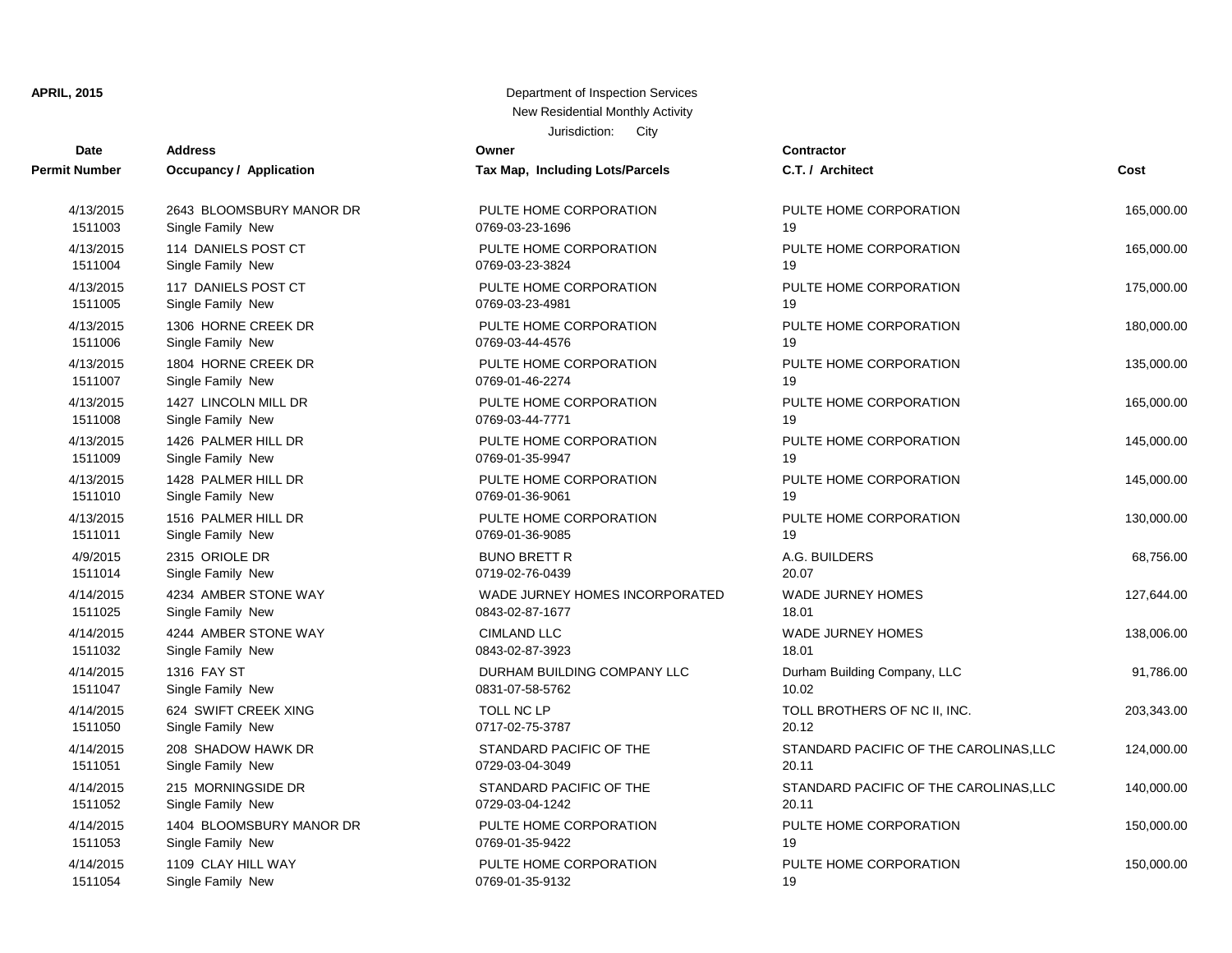| <b>Date</b>          | <b>Address</b>                 | Owner                           | Contractor           |
|----------------------|--------------------------------|---------------------------------|----------------------|
| <b>Permit Number</b> | <b>Occupancy / Application</b> | Tax Map, Including Lots/Parcels | C.T. / Arch          |
| 4/13/2015            | 1034 SPACIOUS SKIES LN         | <b>LENNAR CAROLINAS LLC</b>     | Lennar Car           |
| 1511070              | Single Family New              | 0840-02-85-2840                 | 18.05                |
| 4/28/2015            | 1107 ANDERSON ST               | <b>GARRETT BUILDERS LLC</b>     | <b>GARRETT</b>       |
| 1511072              | Single Family New              | 0821-13-05-0020                 | 6                    |
| 4/20/2015            | 117 COMPTONFIELD DR            | PULTE HOME CORPORATION          | PULTE HO             |
| 1511075              | <b>Townhouse New</b>           | 0769-03-41-6137                 | 19                   |
| 4/20/2015            | 119 COMPTONFIELD DR            | PULTE HOME CORPORATION          | PULTE HO             |
| 1511076              | <b>Townhouse New</b>           | 0769-03-41-6117                 | 19                   |
| 4/20/2015            | 123 COMPTONFIELD DR            | PULTE HOME CORPORATION          | PULTE HO             |
| 1511077              | <b>Townhouse New</b>           | 0769-03-41-5197                 | 19                   |
| 4/20/2015            | 123 COMPTONFIELD DR            | PULTE HOME CORPORATION          | PULTE HO             |
| 1511078              | <b>Townhouse New</b>           | 0769-03-41-5167                 | 19                   |
| 4/20/2015            | 125 COMPTONFIELD DR            | PULTE HOME CORPORATION          | PULTE HO             |
| 1511079              | <b>Townhouse New</b>           | 0769-03-41-5147                 | 19                   |
| 4/16/2015            | 1524 HORNE CREEK DR            | PULTE HOME CORPORATION          | PULTE HO             |
| 1511081              | Single Family New              | 0769-01-45-7301                 | 19                   |
| 4/20/2015            | 106 EL PASO AVE                | MREC BRIGHTLEAF LLC             | THE DREE             |
| 1511101              | Single Family New              | 0850-03-23-7007                 | 18.05                |
| 4/30/2015            | 433 EXCALIBUR DR               | TRUE HOMES LLC                  | True Home            |
| 1511106              | <b>Townhouse New</b>           | 0757-01-09-8513                 | 20.14                |
| 4/20/2015            | 431 EXCALIBUR DR               | <b>TRUE HOMES LLC</b>           | True Home            |
| 1511107              | Townhouse New                  | 0757-01-09-7574                 | 20.14                |
| 4/20/2015            | 429 EXCALIBUR DR               | TRUE HOMES LLC                  | <b>True Home</b>     |
| 1511108              | <b>Townhouse New</b>           | 0757-01-09-7545                 | 20.14                |
| 4/20/2015            | 435 EXCALIBUR DR               | <b>TRUE HOMES LLC</b>           | True Home            |
| 1511109              | Townhouse New                  | 0757-01-09-8542                 | 20.14                |
| 4/21/2015            | 2503 MAGNOLIA TREE LN          | RUSTICA NC LLC                  | Chesapeak            |
| 1511111              | Single Family New              | 0830-04-50-4732                 | 20.14                |
| 4/14/2015            | 3419 FLAT RIVER DR             | MREC LEVEL BRIGHTLEAF SPRING    | <b>Level Carol</b>   |
| 1511112              | Single Family New              | 0850-04-72-0030                 | 18.05                |
| 4/27/2015            | 5028 MIMOSA DR                 | PIERCE VENITA GWYNETTE HODGES   | Lanier Cons          |
| 1511121              | Single Family New              | 0729-01-47-4170                 | 20.10                |
| 4/21/2015            | 1504 CAPSTONE DR               | MERITAGE HOMES OF THE           | Meritage H           |
| 1511128              | Single Family New              | 0717-04-61-9810                 | 20.12                |
| 4/23/2015            | 1030 SPACIOUS SKIES LN         | LENNAR CAROLINAS LLC            | Lennar Car           |
| $-11100$             |                                | 0.0100000000001                 | $\sim$ $\sim$ $\sim$ |

| 4/13/2015 | 1034 SPACIOUS SKIES LN | LENNAR CAROLINAS LLC          | Lenna       |
|-----------|------------------------|-------------------------------|-------------|
| 1511070   | Single Family New      | 0840-02-85-2840               | 18.05       |
| 4/28/2015 | 1107 ANDERSON ST       | <b>GARRETT BUILDERS LLC</b>   | GARF        |
| 1511072   | Single Family New      | 0821-13-05-0020               | 6           |
| 4/20/2015 | 117 COMPTONFIELD DR    | PULTE HOME CORPORATION        | <b>PULT</b> |
| 1511075   | <b>Townhouse New</b>   | 0769-03-41-6137               | 19          |
| 4/20/2015 | 119 COMPTONFIELD DR    | PULTE HOME CORPORATION        | <b>PULT</b> |
| 1511076   | Townhouse New          | 0769-03-41-6117               | 19          |
| 4/20/2015 | 123 COMPTONFIELD DR    | PULTE HOME CORPORATION        | <b>PULT</b> |
| 1511077   | <b>Townhouse New</b>   | 0769-03-41-5197               | 19          |
| 4/20/2015 | 123 COMPTONFIELD DR    | PULTE HOME CORPORATION        | <b>PULT</b> |
| 1511078   | Townhouse New          | 0769-03-41-5167               | 19          |
| 4/20/2015 | 125 COMPTONFIELD DR    | PULTE HOME CORPORATION        | <b>PULT</b> |
| 1511079   | Townhouse New          | 0769-03-41-5147               | 19          |
| 4/16/2015 | 1524 HORNE CREEK DR    | PULTE HOME CORPORATION        | <b>PULT</b> |
| 1511081   | Single Family New      | 0769-01-45-7301               | 19          |
| 4/20/2015 | 106 EL PASO AVE        | <b>MREC BRIGHTLEAF LLC</b>    | THE I       |
| 1511101   | Single Family New      | 0850-03-23-7007               | 18.05       |
| 4/30/2015 | 433 EXCALIBUR DR       | <b>TRUE HOMES LLC</b>         | True I      |
| 1511106   | Townhouse New          | 0757-01-09-8513               | 20.14       |
| 4/20/2015 | 431 EXCALIBUR DR       | TRUE HOMES LLC                | True I      |
| 1511107   | Townhouse New          | 0757-01-09-7574               | 20.14       |
| 4/20/2015 | 429 EXCALIBUR DR       | <b>TRUE HOMES LLC</b>         | True I      |
| 1511108   | <b>Townhouse New</b>   | 0757-01-09-7545               | 20.14       |
| 4/20/2015 | 435 EXCALIBUR DR       | TRUE HOMES LLC                | True I      |
| 1511109   | <b>Townhouse New</b>   | 0757-01-09-8542               | 20.14       |
| 4/21/2015 | 2503 MAGNOLIA TREE LN  | RUSTICA NC LLC                | Chesa       |
| 1511111   | Single Family New      | 0830-04-50-4732               | 20.14       |
| 4/14/2015 | 3419 FLAT RIVER DR     | MREC LEVEL BRIGHTLEAF SPRING  | Level       |
| 1511112   | Single Family New      | 0850-04-72-0030               | 18.05       |
| 4/27/2015 | 5028 MIMOSA DR         | PIERCE VENITA GWYNETTE HODGES | Lanier      |
| 1511121   | Single Family New      | 0729-01-47-4170               | 20.10       |
| 4/21/2015 | 1504 CAPSTONE DR       | MERITAGE HOMES OF THE         | Merita      |
| 1511128   | Single Family New      | 0717-04-61-9810               | 20.12       |
| 4/23/2015 | 1030 SPACIOUS SKIES LN | <b>LENNAR CAROLINAS LLC</b>   | Lenna       |
| 1511129   | Single Family New      | 0840-02-85-2844               | 18.05       |

| <b>Number</b> | <b>Occupancy / Application</b> | Tax Map, Including Lots/Parcels | C.T. / Architect                         | Cost       |
|---------------|--------------------------------|---------------------------------|------------------------------------------|------------|
| 4/13/2015     | 1034 SPACIOUS SKIES LN         | LENNAR CAROLINAS LLC            | Lennar Carolinas, LLC                    | 116,800.00 |
| 1511070       | Single Family New              | 0840-02-85-2840                 | 18.05                                    |            |
| 4/28/2015     | 1107 ANDERSON ST               | <b>GARRETT BUILDERS LLC</b>     | <b>GARRETT BUILDERS LLC</b>              | 254,496.00 |
| 1511072       | Single Family New              | 0821-13-05-0020                 | 6                                        |            |
| 4/20/2015     | 117 COMPTONFIELD DR            | PULTE HOME CORPORATION          | PULTE HOME CORPORATION                   | 135,000.00 |
| 1511075       | Townhouse New                  | 0769-03-41-6137                 | 19                                       |            |
| 4/20/2015     | 119 COMPTONFIELD DR            | PULTE HOME CORPORATION          | PULTE HOME CORPORATION                   | 135,000.00 |
| 1511076       | Townhouse New                  | 0769-03-41-6117                 | 19                                       |            |
| 4/20/2015     | 123 COMPTONFIELD DR            | PULTE HOME CORPORATION          | PULTE HOME CORPORATION                   | 135,000.00 |
| 1511077       | Townhouse New                  | 0769-03-41-5197                 | 19                                       |            |
| 4/20/2015     | 123 COMPTONFIELD DR            | PULTE HOME CORPORATION          | PULTE HOME CORPORATION                   | 135,000.00 |
| 1511078       | Townhouse New                  | 0769-03-41-5167                 | 19                                       |            |
| 4/20/2015     | 125 COMPTONFIELD DR            | PULTE HOME CORPORATION          | PULTE HOME CORPORATION                   | 135,000.00 |
| 1511079       | Townhouse New                  | 0769-03-41-5147                 | 19                                       |            |
| 4/16/2015     | 1524 HORNE CREEK DR            | PULTE HOME CORPORATION          | PULTE HOME CORPORATION                   | 155,000.00 |
| 1511081       | Single Family New              | 0769-01-45-7301                 | 19                                       |            |
| 4/20/2015     | 106 EL PASO AVE                | <b>MREC BRIGHTLEAF LLC</b>      | THE DREES HOMES COMPANY                  | 208,000.00 |
| 1511101       | Single Family New              | 0850-03-23-7007                 | 18.05                                    |            |
| 4/30/2015     | 433 EXCALIBUR DR               | TRUE HOMES LLC                  | True Homes, LLC                          | 107,700.00 |
| 1511106       | Townhouse New                  | 0757-01-09-8513                 | 20.14                                    |            |
| 4/20/2015     | 431 EXCALIBUR DR               | TRUE HOMES LLC                  | True Homes, LLC                          | 107,700.00 |
| 1511107       | Townhouse New                  | 0757-01-09-7574                 | 20.14                                    |            |
| 4/20/2015     | 429 EXCALIBUR DR               | TRUE HOMES LLC                  | True Homes, LLC                          | 122,500.00 |
| 1511108       | Townhouse New                  | 0757-01-09-7545                 | 20.14                                    |            |
| 4/20/2015     | 435 EXCALIBUR DR               | TRUE HOMES LLC                  | True Homes, LLC                          | 122,500.00 |
| 1511109       | Townhouse New                  | 0757-01-09-8542                 | 20.14                                    |            |
| 4/21/2015     | 2503 MAGNOLIA TREE LN          | <b>RUSTICA NC LLC</b>           | Chesapeake Homes of North Carolina, Inc. | 204,006.00 |
| 1511111       | Single Family New              | 0830-04-50-4732                 | 20.14                                    |            |
| 4/14/2015     | 3419 FLAT RIVER DR             | MREC LEVEL BRIGHTLEAF SPRING    | Level Carolina Homes, LLC                | 166,914.00 |
| 1511112       | Single Family New              | 0850-04-72-0030                 | 18.05                                    |            |
| 4/27/2015     | 5028 MIMOSA DR                 | PIERCE VENITA GWYNETTE HODGES   | Lanier Construction and Electrical, Inc. | 46,000.00  |
| 1511121       | Single Family New              | 0729-01-47-4170                 | 20.10                                    |            |
| 4/21/2015     | 1504 CAPSTONE DR               | MERITAGE HOMES OF THE           | Meritage Homes of North Carolina, Inc.   | 143,299.00 |
| 1511128       | Single Family New              | 0717-04-61-9810                 | 20.12                                    |            |
| 4/23/2015     | 1030 SPACIOUS SKIES LN         | LENNAR CAROLINAS LLC            | Lennar Carolinas, LLC                    | 112,600.00 |
| 1511120       | Single Family New              | 0840-02-85-2844                 | 18.05                                    |            |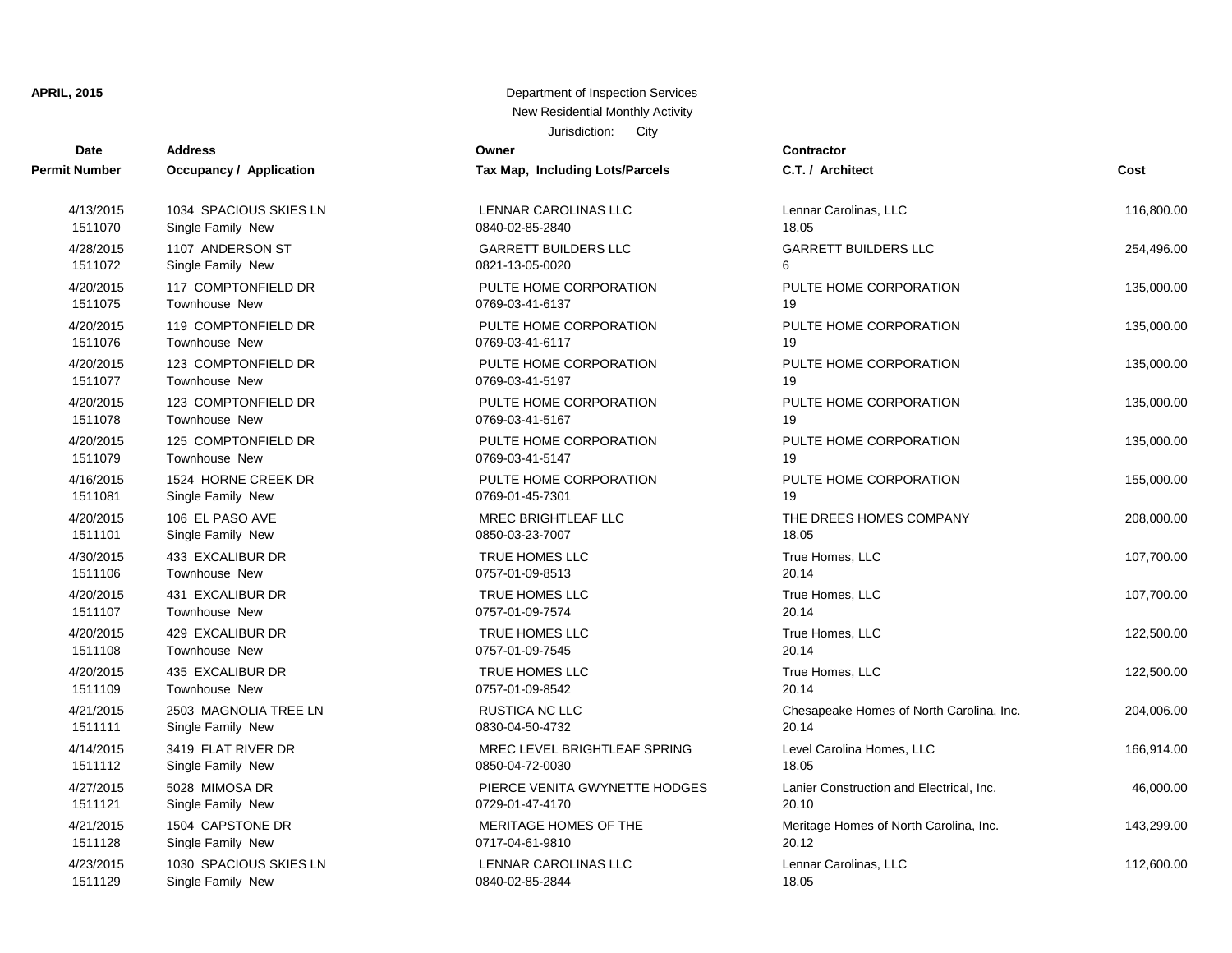## **Date Contractor Address Owner Permit Number Occupancy / Application Tax Map, Including Lots/Parcels** 1511261 Townhouse New 0757-01-09-6596 20.14 1511260 Townhouse New 2012 1511260 0757-01-09-6557 4/28/2015 427 EXCALIBUR DR AF-FOUR SEASONS LLC 1511259 Townhouse New 2008 1511259 Townhouse New 2009 1698 2009 16:00:00 16:00:00 4/28/2015 425 EXCALIBUR DR 420 AF-FOUR SEASONS LLC 1511258 Townhouse New 2008 2012 2014 0757-01-09-5588 4/28/2015 423 EXCALIBUR DR AF-FOUR SEASONS LLC 1511195 Single Family New 2008 1912 1511195 0852-01-45-4089 4/28/2015 421 EXCALIBUR DR 420 AF-FOUR SEASONS LLC 1511190 Single Family New 2008 0850-04-62-7020 4/29/2015 410 PINTAIL CT Annual Level Carolina Homes, Level Carolina Homes, Level Carolina Homes, Level 234, 2 1511173 Single Family New 0840-02-85-2746 4/24/2015 3407 FLAT RIVER DR MREC LEVEL BRIGHTLEAF SPRING 1511163 Single Family New 2008 1511163 0850-04-74-8020 4/27/2015 1036 SPACIOUS SKIES LN LENNAR CAROLINAS LLC 1511162 Single Family New 2008 1511162 0850-04-74-8064 4/23/2015 1013 POPLAR ST GK BRIGHTWOOD LLLP 1511159 Single Family New 2012 12.01 0821-16-82-3826 1511154 Single Family New 2008 1511154 0850-02-85-5164 4/23/2015 108 E ENTERPRISE ST SELF-HELP VENTURES FUND 1511142 Single Family New 0769-01-46-3250 19 4/21/2015 841 EMBER DR RYLAND GROUP INC THE 1511141 Single Family New 2012 1511141 0769-01-45-7306 4/21/2015 1732 HORNE CREEK DR PULTE HOME CORPORATION 1511140 Single Family New 2010 10:00:00 0769-03-23-3757 4/21/2015 1526 HORNE CREEK DR PULTE HOME CORPORATION 1511139 Single Family New 2012 19:00:00 0769-03-23-2889 4/21/2015 202 DANIELS POST CT PULTE HOME CORPORATION 1511138 Single Family New 0769-03-24-2157 4/21/2015 112 DANIELS POST CT PULTE HOME CORPORATION 1511137 Single Family New 0830-04-50-3349 20.14 1/21/2015 103 DANIELS POST CT PULTE HOME CORPORATION 1511134 Single Family New 2012 10822-15-52-4684 4/23/2015 2514 MAGNOLIA TREE LN MUNGO HOMES OF NORTH CAROLINA 4/28/2015 807 LANCASTER ST GARRETT BUILDERS LLC

| <b>Number</b> | <b>Occupancy / Application</b> | Tax Map, Including Lots/Parcels | C.T. / Architect                    | Cost       |
|---------------|--------------------------------|---------------------------------|-------------------------------------|------------|
| 4/28/2015     | 807 LANCASTER ST               | <b>GARRETT BUILDERS LLC</b>     | <b>GARRETT BUILDERS LLC</b>         | 400,000.00 |
| 1511134       | Single Family New              | 0822-15-52-4684                 | 3.01                                |            |
| 4/23/2015     | 2514 MAGNOLIA TREE LN          | MUNGO HOMES OF NORTH CAROLINA   | Mungo Homes of North Carolina, Inc. | 118,344.00 |
| 1511137       | Single Family New              | 0830-04-50-3349                 | 20.14                               |            |
| 4/21/2015     | 103 DANIELS POST CT            | PULTE HOME CORPORATION          | PULTE HOME CORPORATION              | 165,000.00 |
| 1511138       | Single Family New              | 0769-03-24-2157                 | 19                                  |            |
| 4/21/2015     | 112 DANIELS POST CT            | PULTE HOME CORPORATION          | PULTE HOME CORPORATION              | 170,000.00 |
| 1511139       | Single Family New              | 0769-03-23-2889                 | 19                                  |            |
| 4/21/2015     | 202 DANIELS POST CT            | PULTE HOME CORPORATION          | PULTE HOME CORPORATION              | 165,000.00 |
| 1511140       | Single Family New              | 0769-03-23-3757                 | 19                                  |            |
| 4/21/2015     | 1526 HORNE CREEK DR            | PULTE HOME CORPORATION          | PULTE HOME CORPORATION              | 155,000.00 |
| 1511141       | Single Family New              | 0769-01-45-7306                 | 19                                  |            |
| 4/21/2015     | 1732 HORNE CREEK DR            | PULTE HOME CORPORATION          | PULTE HOME CORPORATION              | 145,000.00 |
| 1511142       | Single Family New              | 0769-01-46-3250                 | 19                                  |            |
| 4/21/2015     | 841 EMBER DR                   | RYLAND GROUP INC THE            | THE RYLAND GROUP, INC.              | 109,790.00 |
| 1511154       | Single Family New              | 0850-02-85-5164                 | 18.05                               |            |
| 4/23/2015     | 108 E ENTERPRISE ST            | SELF-HELP VENTURES FUND         | Construction Incorporated           | 110,000.00 |
| 1511159       | Single Family New              | 0821-16-82-3826                 | 12.01                               |            |
| 4/23/2015     | 1011 POPLAR ST                 | <b>GK BRIGHTWOOD LLLP</b>       | THE RYLAND GROUP, INC.              | 119,746.00 |
| 1511162       | Single Family New              | 0850-04-74-8064                 | 18.05                               |            |
| 4/23/2015     | 1013 POPLAR ST                 | <b>GK BRIGHTWOOD LLLP</b>       | THE RYLAND GROUP, INC.              | 122,939.00 |
| 1511163       | Single Family New              | 0850-04-74-8020                 | 18.05                               |            |
| 4/27/2015     | 1036 SPACIOUS SKIES LN         | LENNAR CAROLINAS LLC            | Lennar Carolinas, LLC               | 116,250.00 |
| 1511173       | Single Family New              | 0840-02-85-2746                 | 18.05                               |            |
| 4/24/2015     | 3407 FLAT RIVER DR             | MREC LEVEL BRIGHTLEAF SPRING    | Level Carolina Homes, LLC           | 240,042.00 |
| 1511190       | Single Family New              | 0850-04-62-7020                 | 18.05                               |            |
| 4/29/2015     | 410 PINTAIL CT                 | ELD CARDINAL OAKS LLC           | Level Carolina Homes, LLC           | 234,234.00 |
| 1511195       | Single Family New              | 0852-01-45-4089                 | 18.04                               |            |
| 4/28/2015     | 421 EXCALIBUR DR               | AF-FOUR SEASONS LLC             | True Homes, LLC                     | 200,272.00 |
| 1511258       | Townhouse New                  | 0757-01-09-5588                 | 20.14                               |            |
| 4/28/2015     | 423 EXCALIBUR DR               | AF-FOUR SEASONS LLC             | True Homes, LLC                     | 171,138.00 |
| 1511259       | Townhouse New                  | 0757-01-09-6527                 | 20.14                               |            |
| 4/28/2015     | 425 EXCALIBUR DR               | AF-FOUR SEASONS LLC             | True Homes, LLC                     | 171,138.00 |
| 1511260       | Townhouse New                  | 0757-01-09-6557                 | 20.14                               |            |
| 4/28/2015     | 427 EXCALIBUR DR               | AF-FOUR SEASONS LLC             | True Homes, LLC                     | 200,172.00 |
| 1511261       | Townhouse New                  | 0757-01-09-6596                 | 20.14                               |            |